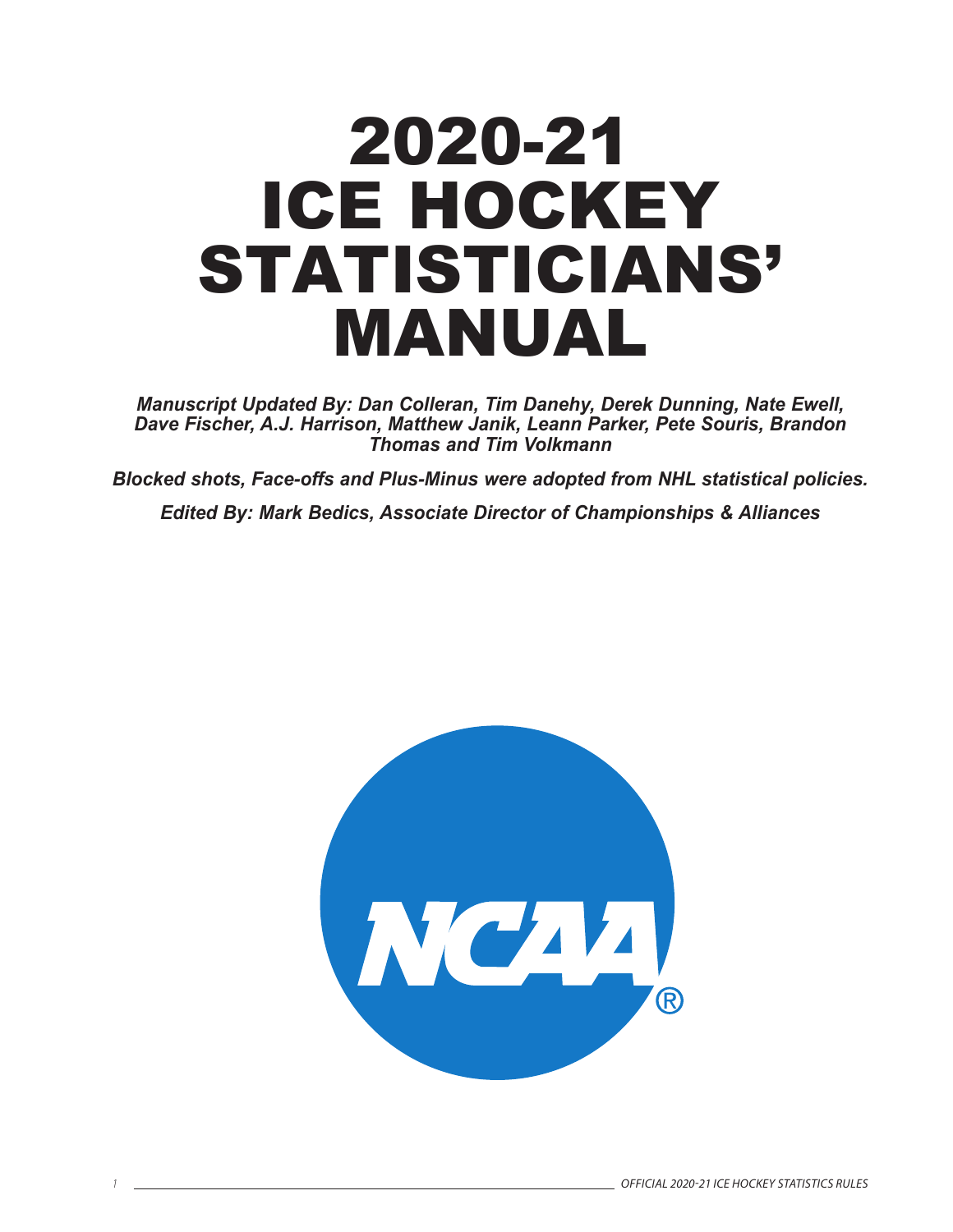## *Official Ice Hockey Statistics Rules*

#### **SECTION 1—COUNTABLE OPPONENTS**

**Article 1.** Only contests against varsity intercollegiate teams of four-year or senior, degree-granting institutions that play a majority of their contests versus U.S. four-year institutions sponsoring varsity programs shall be included in statistics, won-lost-tied records and coaching records. Contests against service, professional, semiprofessional, amateur, junior college, international, alumni and club teams are specifically excluded. For more information, refer to the NCAA Statistics countable opponents policies located at http://fs.ncaa.org/Docs/stats/ ForSIDs/CountOppDefinition.pdf.

**Article 2.** All exempted contests against other NCAA member institutions (non-exhibition contests) count in a team's won-lost-tied record and for statistics and records-keeping purposes, unless specifically designated as exhibitions or scrimmages, such as for preseason. Exempted contests include: Hall of Fame Game, Ice Breaker Tournament, games in Alaska vs Alaska-based institutions, etc. All NCAA Ice Hockey playing rules including the number of players in uniform must be followed in all countable exempt contests. Exempt games against international competition and other non-countable opponents per Article 1.1 must be treated as exhibitions.

**Article 3.** Contests between teams from the same division must be countable for both teams or exhibition for both teams.

#### **SECTION 2—OFFICIAL SCORING**

**Article 1.** An official scorer shall be designated for each contest, and in most cases, shall be the home team's sports information director (SID) or someone assigned by the home SID.

**Article 2.** Duties of the official scorer include recording on the official scoresheet all goals and assists legally scored, and the assessment of penalties, as announced by the game referee. In cases in which television replay monitors are available in the press box, changes to the referee's decisions concerning awarding of goals and assists may be necessary and are allowed. Those changes should be communicated to all game officials, including the referee and the working media. A copy of the official scoresheet should be signed by a referee to confirm penalties.

**Article 3.** Duties should also include listing the names of the officials, official attendance, game start and end, selecting three stars, denoting team timeouts as well as recording coaches' challenges.

#### **SECTION 3-STATISTICS IN TIEBREAKER SITUATIONS**

**Shootouts (only allowed in situations as written in rules book).** No statistics - goals, shots or saves - accumulated during a shootout count toward team or individual totals. However, the information on the shootout attempt should be recorded (who took the shot, whether it was scored, off-target or saved and who made the save). All contests decided by a shootout shall be counted as ties for each team's overall record. Results of the shootout should be indicated in parentheses after the tie score. Therefore, there is no game-winning goal in a shootout. For example: 2-2 (5-4). Any major, misconduct, game misconduct or disqualification penalty that occurs during the shootout should be recorded as if part of the official game statistics.

**Minigames (Used in tournament series play only).** No statistics accumulated during a minigame count toward team or individual totals. The result of the minigame does not count in a team's overall record. Any major, misconduct, game misconduct or disqualification penalty that occurs during the minigame should be recorded as if part of the official game statistics for the contest immediately prior which constituted having a minigame.

#### **SECTION 4-SHOTS AND SHOTS ON GOAL**

**Article 1.** A shot is an attempt by the offensive team towards the opposition's net. Results of a shot must be off-target, blocked by a defender, off the post, a save by the goaltender or a goal by the offensive team. If a shot hits a teammate or an official, it should be counted as off-target unless it ends up on goal, in which case it should count as a shot on goal and save. Statisticians should track which indidivual took each shot.

**Article 2.** A shot on goal is a shot that is on target. Results of a shot on goal must be either a save by the goaltender or a goal by the offensive team. A shot that hits the post or crossbar and does not cross the goal line is not a shot on goal. If a skater blocks a shot headed toward an empty net, it is recorded as a blocked shot and thus not a shot on goal. Only a goaltender can record a save. If any other player prevents the puck from entering the net it is recorded as a blocked shot and not a save.

#### **SECTION 5—GOALS AND ASSISTS**

**Article 1.** A goal shall be credited in the scoring records to the last offensive player who touches the puck before it enters the opponent's goal. The time of all goals should be recorded as the time elapsed in the period, not the time remaining, which is the time shown on the scoreboard. In addition, follow these guidelines:

- (1) If a defensive player scores a goal, credit shall go to the last offensive player to have touched the puck. If a goal is scored on a faceoff by the defensive player without any offensive player touching the puck, the offensive player closest to the defensive player who last touched the puck when the puck went in the net should be credited with the goal. There are no assists credited when the goal is scored by the defensive team on its own net.
- (2) A goal cannot be scored at 20:00 of a period or 5:00 of a regular-season overtime game. Even though there may not be an ensuing face-off, those goals must be listed at 19:59 or 4:59, respectively.

*Note: A goal can be scored at 20:00 (or 5:00 of overtime) if a penalty shot/optional minor is called during a delayed penalty at the end of a period.*

- (3) When the official game clock displays tenths of seconds in the final minute of a period, the complete time of a goal or penalty that occurs should be recorded, including the tenth(s) of a second. A goal with 4.1 seconds remaining in a 20-minute period shall be recorded as scored at 19:55.9. Although it is preferable to record the complete time, if this is not possible the time remaining must always be rounded up to the next whole second if there is any partial second remaining. A goal scored with 4.1 seconds remaining shall be recorded at 19:55, but a goal scored with 4.0 seconds remaining shall be recorded at 19:56.
- (4) In a non-tie game, the game-winning goal (GWG) is the goal for the winning team that is one more than the total number of goals scored by the losing team. If the losing team scores three goals, the fourth goal scored by the winning team is the GWG. In a tie game, the game-tying goal (GTG) is the last goal scored by either team.
- (5) Each goal shall count one point in the player's record.

**Article 2.** An assist is awarded to the player or players (maximum two) who touch the puck prior to the goal scorer, provided no defender plays or posseses the puck in between. A rebound or deflection off a defending player does not constitute a change in possession. In this article, possession is defined as the act of propelling the puck with the stick, hand or skate. Possession is not a rebound off the goalkeeper, an opposing player, the goal or the boards, or any incidental contact with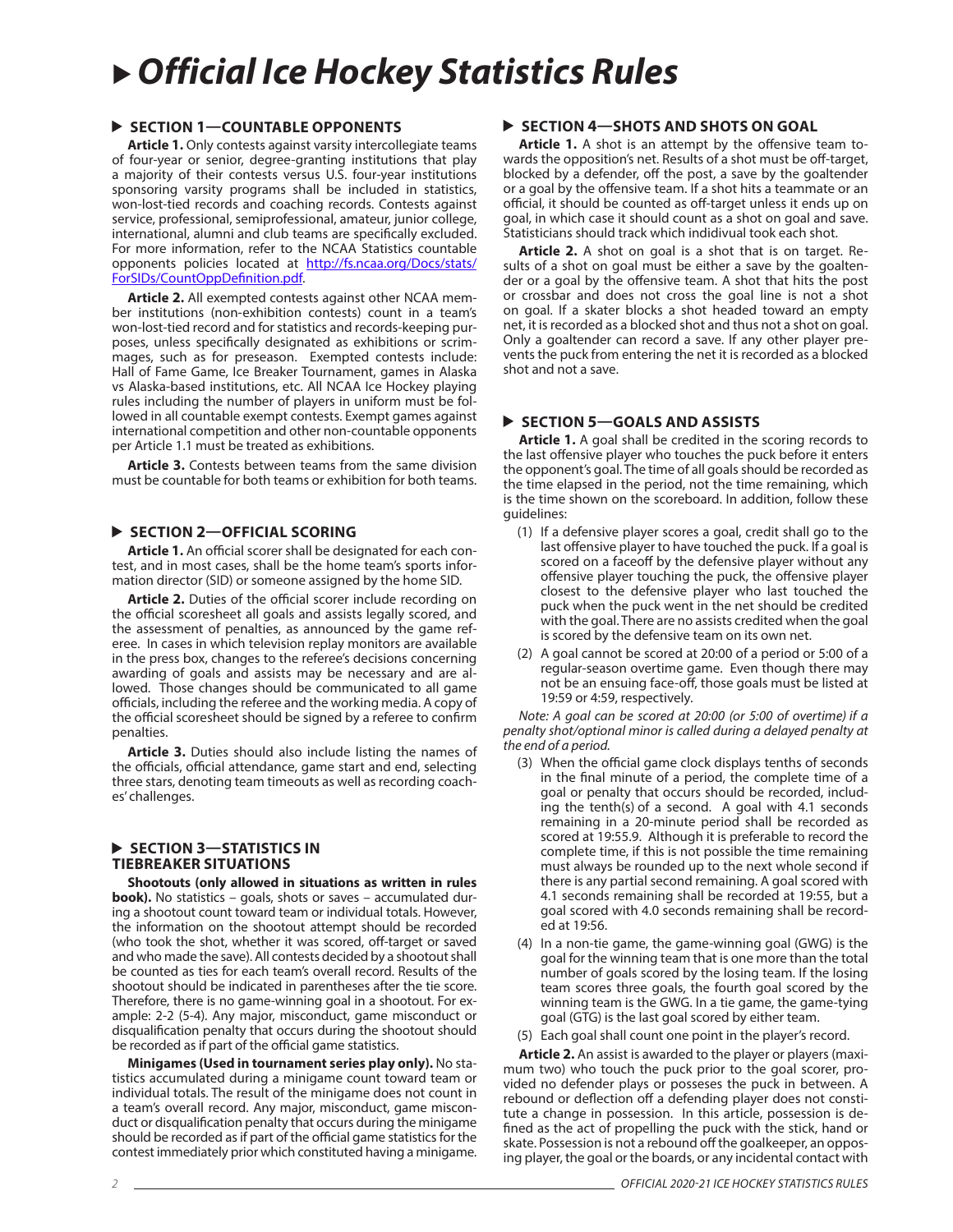the body or equipment of an opposing player. Batting the puck with the hand or kicking the puck is considered to be poseessing or controlling the puck.

**Crediting assists:** When a player scores a goal, an assist shall be credited to the player or players taking part in the play by controlling or touching the puck immediately preceding the goal, but no more than two assists can be given on any goal. Assists should be listed on the scoresheet in the order in which they occured related to the goal (e.g the last player who touches the puck before the player scores should be listed first in the order of assists).

- (1) Goaltender Exception: A goaltender may only be credited with an assist if the goalie clearly and intentionally directs the puck toward a teammate (not a rebound), or moves a puck into a set position to be picked up by a teammate. Simply stopping the momentum of a puck does not warrant an assist.
- (2) Each assist shall count one point in the player's record.
	- **A.R. 1.** *The 50/50 Puck (or undetermined possession). Player A1 dumps the puck into the corner, where Players A2 and B1 battle for possession of the puck. The puck comes loose and is picked up by Player A3, who scores. RULING: If there is no clear possession taken by Team B, credit Players A1 and A2 with assists. Explanation: No clear change in possession occurred, so the sequence is considered uninterrupted.*

 **A.R. 2.** *The Give-and-Go (or duplicate possession). Player A1 passes to Player A2 who passes to Player A3. Player A3 returns the pass to Player A2, who scores. RULING: Credit Players A3 and A1 with assists. Explanation: No player may be credited with an assist on his or her own goal. The uninterrupted sequence of possession includes both Players A3 and A1, so both should receive assists.*

 **A.R. 3.** *Rebounds. Player A1's shot is stopped by Team B's goalie. Player A2's rebound shot is also stopped by Team B's goalie, but Player A2 scores on the second rebound attempt. RULING: Credit Player A1 with an assist. Explanation: No change in possession occurred.* 

 **A.R. 4.** *Pass/Shot Tipped by Opponent. (a) Player A1 passes the puck, which is tipped by Player B1 to Player A2, who scores. RULING: Credit Player A1 with an assist. Explanation: No change in possession occurred. (b) Player A1 passes to Player A2. Player A2 attempts to pass the puck, but the pass is tipped into the goal by Player B1. RULING: Credit Player A2 with the goal and Player A1 with the assist. Explanation: Despite the fact that Player A2 did not direct the puck toward the goal, the end result of the play was that a goal was scored and no change in possession occurred during the sequence.* 

 **A.R. 5.** *The Blocked Shot. Player A1 blocks a shot in his defensive zone. The puck rebounds to Player A2, who passes it to Player A3, who scores. RULING: Credit Players A2 and A1 with assists. Explanation: Despite it being a defensive play, Player A1's block resulted in the change of possession and led to a goal being scored. If A1 is the goalie, he or she will not be credited with an assist.*

#### **SECTION 6—GOALTENDING**

**Article 1.** In a non-tie game, whoever is in goal for each team when the game-winning goal is scored receives credit for the win or is charged with the loss. In a tie game, whoever is in goal for each team when the game-tying goal is scored receives credit for the tie. If either net is empty when the GWG or GTG is scored, the goaltender of record is the goaltender that was pulled to create the empty-net situation. If a game ends in a 0-0 tie, the goaltender receiving credit for the tie for each team shall be the goaltender that started the game.

**Article 2.** To determine won-lost-tied percentage, divide the number of decisions into the number of games won (each tie game is computed as half won and half lost).

**Article 3.** If two or more goaltenders from the same team participate in a shutout, credit the team with a shutout but do not award any goaltender an individual shutout. A goaltender must be solely responsible for holding the opposition scoreless to be credited with a shutout.

*Note: Empty-net time (i.e., during a delayed-penalty call) does not preclude a goaltender from being awarded a shutout. If a goal is scored during an empty net situation, then the goalie does not receive a shutout.*

**Article 4.** A save for a goaltender and a shot on goal for a player or team shall be credited only when the goaltender has prevented the puck from entering the net, and must be recorded on each occasion that the goaltender prevents a goal. If a member of the goaltender's own team directed the puck at the goal from a shot by the offensive team, then a shot on goal shall be recorded for the last opposing player to have touched the puck. However, a pass back to the goalie does not count as a save for the goalie. A team's total shots on goal always must equal the sum of the team's goals and the opposing goaltender's saves.

**Article 5.** Each goaltending change shall be clearly indicated in the official game summary. It is not sufficient to record only total minutes played and saves. The length of each shift and the saves recorded in each shift (broken down by periods) shall be recorded each time a goaltending change occurs. A change occurs whenever one goaltender relieves another, a goaltender is pulled for an extra attacker, or a goaltender goes into the game after an empty-net situation.

**Article 6.** Any goal scored while a goaltender is clearly on the way to the bench in favor of an extra attacker or is on the bench will be considered an empty-net goal. If the goaltender returns to the crease at any time while entering or exiting the ice, and has a legitimate chance at making the save on an empty-net shooting opportunity, then he or she must be credited or charged with the result of the shot on goal. A goaltender's minutes played cease when the player disengages from play and begin again when the player returns to play. If the goaltender returns to play without leaving the ice, continue the minutes played as if the player never left the crease.

**Article 7.** When Team Blue's goaltender is pulled during a delayed penalty, subtract the time off the ice from the goaltender's minutes played. Additionally, if a goaltender is removed from the ice for a faceoff late in a period, time should be subtracted from the goaltender's minutes played.

#### **SECTION 7—PENALTIES**

**Article 1.** Penalties shall be announced to the official scorer along with the infractions assessed. The time of all penalties should be recorded as the time elapsed in the period, not the time remaining, which is the time shown on the scoreboard. All penalties must be recorded at the time they are assessed, not the time the clock is started. Penalties are assigned a number for each separate call and a number for minutes, and they shall have the following values:

- (1) Minor—1 penalty for 2 minutes— 1/2.
- (2) Five-minute major with no disqualification—1/5.
- (3) Five-minute major with automatic disqualification—2/15.
- (4) Ten-minute misconduct—1/10
- (5) Game misconduct—1/10.
- (6) Separate disqualification—1/10.

**Article 2.** There is no such thing as a double minor penalty, it should be recorded as two separate penalties. For example, a double roughing is actually two separate roughing calls and shall be credited as two penalties for four minutes (2/4).

**Article 3.** A penalty that occurs prior to the start of each period should be recorded at 0:00 of that period. All players receiving penalties in the pregame warm-up must be credited with participation for that game, even if they do not make another appearance in the game and shall be recorded at 0:00 of the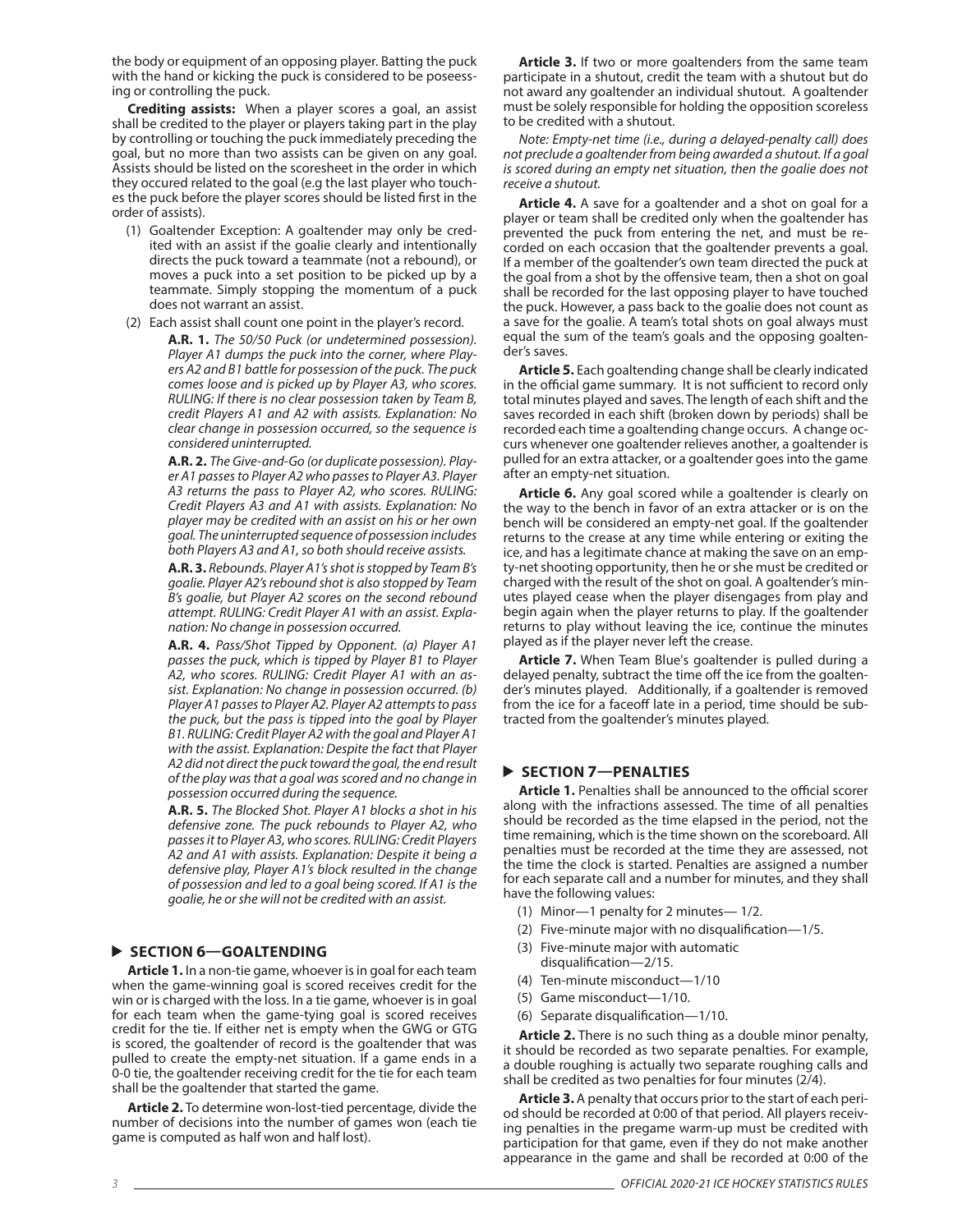first period. Penalties occurring at the end of a period before the teams leave the ice shall be recorded at 20:00 of the period just ended.

**Article 4.** Penalty shots shall be clearly marked in the official game summary. Include the infraction against whom the call was made, who took the penalty shot and whether or not a goal was scored, and who stopped the shot, if appropriate. The offending player shall be charged with one penalty for two minutes (1/2) and this should be reflected in all statistics. A penalty shot shall not be considered a power-play situation.

**Article 5.** For an awarded goal, the offending player shall be charged with one penalty for two minutes (1/2) and this should be reflected in all statistics. An awarded goal is a goal in which a goal is awarded by the official even though the puck never enters the net, typically due to a penalty by the defending team (e.g. tripping from behind when the offensive player has only an empty net in front of them).

#### **SECTION 8—POWER PLAYS**

**Article 1.** Teams are on a power play when they have at least a one-player advantage on the ice for any amount of time. Teams defending the power play are considered to be in a "penalty-killing" situation.

**Article 2.** A penalty is considered to be in effect at the time of a goal stoppage if any visible time remains on the penalty clock, or if video replay shows the penalty time had not yet expired when the puck entered the net. If the game clock has progressed exactly 2:00 since the start of a minor penalty and no time remains on the penalty when the goal was scored then it is not a power-play or short-handed goal. If the penalty clock still shows one second left or if video replay shows the penalty had not expired then it is a power-play or short-handed goal.

**Article 3.** Simultaneous penalties against the same team that result in a multiple-player advantage for the opposing team should be considered the same number of power-play opportunities as the maximum number of goals that could be scored during the power play. The reason is if one power-play goal is scored, the advantaged team retains its advantage for the remainder of the two minutes. If two minors are assessed and no goals are scored, the team on the power play should be charged "0 for 2;" the team killing the penalty should be credited "2 for 2."

In overtime when simultaneous penalties are assessed, the team on the power play is charged "1 for 2" if they score because there were two advantages. The team killing the penalty should be credited "1 for 2."

**Article 4.** Major penalties generally result in one more power-play opportunity than the number of goals scored. If no goal is scored, the team's power play is charged "0 for 1." If one goal is scored, credit the team "1 for 2." Exceptions to this rule occur ONLY when a team scores a goal against a major penalty but fails to have the opportunity to score another goal against the major. This can occur only if a penalty (or penalties) to the scoring team at the same stoppage of play wipes out any further advantage for the scoring team. Example:

- (1) 1:00 Team White receives major penalty, 5-on-4.
- (2) 5:00 Team Blue scores, and at the same stoppage Team Blue receives minor penalty, 4-on-4.
- (3) 6:00 Team White major expires.

Team Blue is "1 for 1"on the major since it had no further advantage after scoring the goal at 5:00 due to the minor penalty. In the absence of other penalties, Team White would begin a power play at 6:00 since the Team Blue player would have 1:00 left in the minor penalty.

**Article 5.** Interrupted power plays should use the following scenario:

(1) 1:00—Team White receives minor, 5-on-4.

(2) 1:15—Team Blue receives minor, 4-on-4.

(3) 1:30—Team White receives minor, 4-on-3.

Since two is the most goals Team Blue could score with a player advantage, two has to be the number of power-play opportunities. This is despite the fact that if no goals are scored, Team Blue will appear in an advantaged situation three times. Remember that the number of power-play opportunities should be equal to the maximum number of power-play goals that could be scored. No single minor penalty can ever create more than one power play opportunity

**Article 6.** Penalty shots and awarded goals are not considered power-play opportunities. A goal scored on a penalty shot is always even-strength, however it should be noted if the attempt was awarded during a power-play or short-handed situation.

**Article 7.** Penalties after the game ends do not result in power-play opportunities.

#### **SECTION 9—GAMES AND MINUTES**

**Article 1.** Any player who is in uniform for the game (whether skater or goaltender) but does not get into the game in any way (i.e., never is in the game during play and is not assessed and does not serve any penalties), should not be charged with a game played, but should remain in the lineup on the official scoresheet with a "DNP"indicating he or she did not participate. SIDs will have to pay close attention to note which players get into the game or be informed by the coaches as to any players on the scoresheet that did not play.

**Article 2.** When a player dresses as both a skater and a goaltender in the same game (whether or not he or she plays), the player must be listed in both places on the scoresheet and count against both limits of 19 skaters and three goaltenders. It is possible that a team may need to exceed the three goaltenders if there are two goaltender injuries or disqualifications in the game. In this situation, by rule, the third dressed goaltender must play and another skater may dress as the back-up goaltender.

**Article 3.** When a goaltender faces a penalty shot, but does not play in the game, charge the goaltender with a game played, but with 0:00 time played.

**Article 4.** When a goaltender is lifted with seconds remaining in the first or second period, count the actual time that goaltender was in the game. If the goaltender is taken out of the game with three seconds remaining in the third period, credit the goaltender with 59:57 played. Additionally, if a goaltender is removed from the ice for a faceoff late in a period, time should be subtracted from the goaltender's minutes played.

#### **SECTION 10—BLOCKS**

**Article 1.** A blocked shot occurs when an attacking player's shot, that would have been considered to have been a shot on goal, is blocked or deflected by a defending player, other than the goaltender.

**Article 2.** A blocked shot is not scored for an attacking player.

**Article 3.** A shot that contacts the goalkeeper and continues towards the goal but is deflected away by a defending player is not a blocked shot. It is only a shot on goal.

**Article 4.** A shot that is unintentionally blocked or deflected by a defending player is a blocked shot.

**Article 5.** There is no such thing as a team block. Each block must be credited to an individual.

**Article 6.** If a shot hits a teammate or an official, it should be counted as off-target unless it ends up on goal, in which case it should count as a shot on goal and save.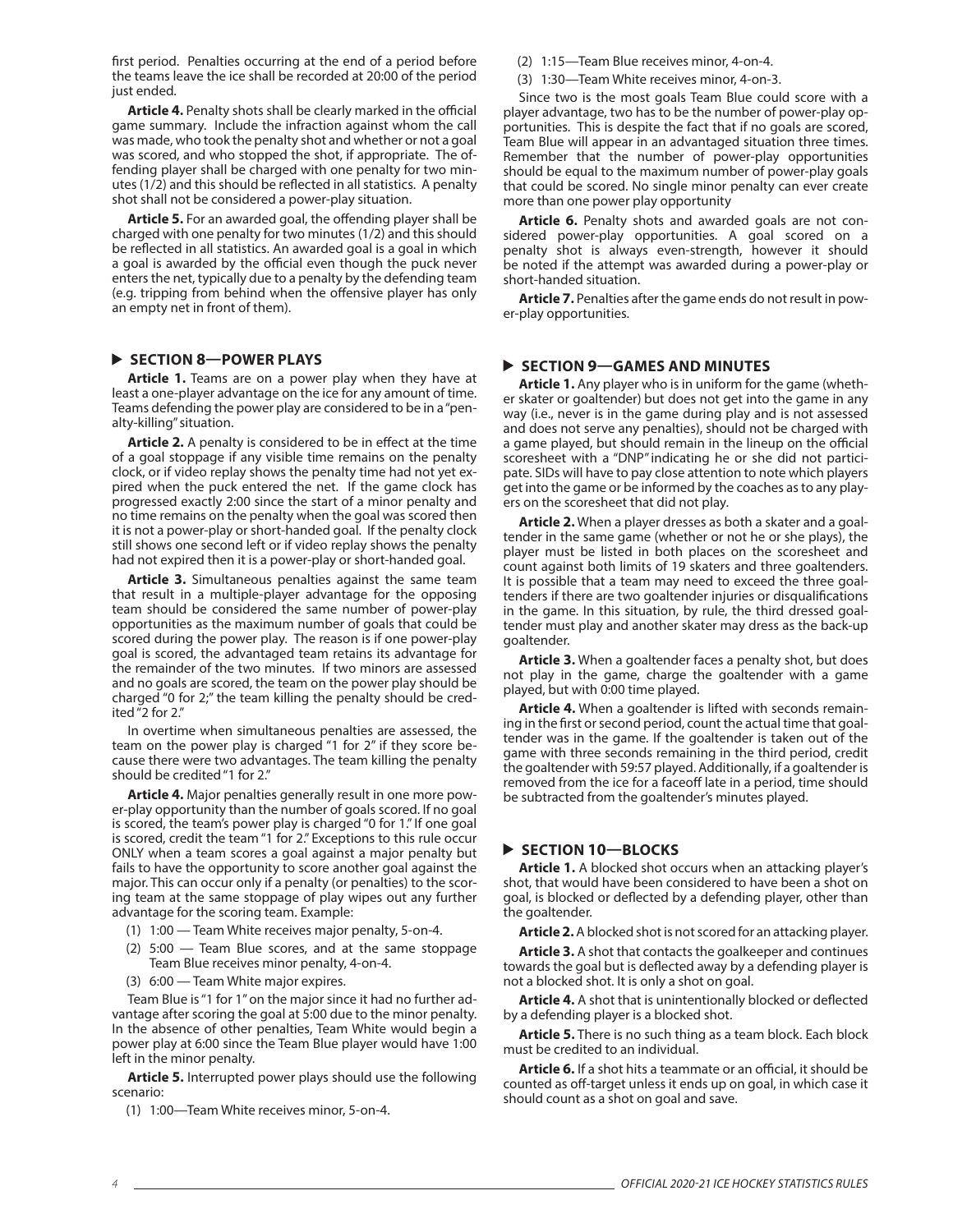#### **SECTION 11—FACE-OFFS**

**Article 1.** A face-off win occurs when the actions of the faceoff center result in his team gaining possession of the puck following the puck drop, or when the player taking the face-off clearly causes the puck, with or without retaining possession, to travel in an intended direction.

> **A.R. 1.** *The defensive team is shorthanded, and the face-off is in the defensive zone. The intention of the defensive center is to send the puck forward across the blue line to facilitate a line change. Despite giving possession to the opposing team, the defensive center did so clearly with the intent to clear the puck and should be credited with a face-off win.*

> **A.R. 2.** *At the puck drop, Center A moves forward without touching the puck to bodily take the opposing center out of the play. There is a scramble for the puck as it is touched by several opposing players and Center A's team gains possession of the puck. Center A should be credited with a face-off win, even though he never touched the puck.*

> **A.R. 3.** *At the puck drop, Center A clearly draws the puck back or to the side and in a scramble an opposing player gains possession. Center A clearly controlled the movement of the puck, but his team did not retain possession. Center A should be credited with a face-off win.*

> **A.R. 4.** *At the puck drop, and even upon further video review, there is no way to determine which center touched the puck before either team gained possession. The team that gained possession after the puck drop should be credited with the face-off win.*

#### **SECTION 12—PLUS-MINUS**

**Article 1.** A player is awarded a "plus" each time they are on the ice when that player's team scores an even-strength or shorthanded goal. The player receives a "minus" if they are on the ice for an even-strength or shorthanded goal scored by the opposing team. The difference in these numbers is considered the player's "plus-minus" statistic.

**Article 2.** Although players do not receive a "plus or minus" for a power play goal, all players who were on the ice at that time should still be listed on the scoresheet.

**Article 3.** A plus or minus should only be awarded to the players on the icen when the goal is scored. It is possible to be credited with an assist and not receive credit for a "plus" if your pass leads to the goal but you have left the ice prior to the puck going in the net.

#### **SECTION 13—OVERTIME**

**Article 1.** All statistics in a regulation overtime (e.g. 3v3 or 5v5) count towards the game total for the team and individuals.

#### **SECTION 14—STATISTICS PROGRAM, GENERAL REPORTING POLICIES**

**Article 1.** For a member institution to be eligible for either an individual or a team national statistics title, it shall have uploaded game files with the national office on a consistent basis during the regular season.

**Article 2.** Filing a statistics report/game file does not ensure a member institution's inclusion in the NCAA national statistics rankings. The report shall be mathematically accurate. Unusual statistics that cannot be promptly supported will not be included in the rankings. The NCAA shall withhold such reports from the rankings until an appropriate official of the member institution involved submits a satisfactory explanation and substantiation of the statistics.

#### **APPENDIX A—NCAA STATISTICS POLICY NOTES**

**Changing Official Statistics:** When an error or discrepancy in the official statistics is discovered after a contest has concluded and the official statistics have been distributed, use the following procedures.

If the sports information director of the home team discovers the error, that SID must alert the visiting team SID of the change within one week. The home SID also must confirm the changes with the visiting SID in writing within 10 days. If applicable, the home SID also must send a copy of the changes to the conference office.

If the visiting SID needs to make a change in the final statistics, he or she must contact the home team's SID within one week after the event. If the home team SID agrees, then the home team SID must confirm the changes to the visiting SID in writing and send a copy to the conference office, if applicable.

If the home team SID disagrees with the change, then the visiting SID must accept the final statistics as listed by the home team. The visiting team SID cannot alter any statistics without the consent of the home team SID. There is no further appeal. However, if the game was televised and/or videotaped, and the dispute involves a non-judgmental call, the box score should be corrected if there is indisputable visual evidence. Example: An official scorer in basketball credited the wrong player with a free throw made and the videotape clearly shows a different player shooting, then the correct player should be credited with the free throw made and attempted. If the dispute is whether there was an assist on a certain play, this is a judgment call and the official box score should stand as is. Another example: In soccer, a player was given credit for a goal scored but videotape shows clear visual evidence that another player actually scored the goal, then the official box score should be changed to reflect the correction.

In all cases in all sports, if a change is to be made, the SID making the change must inform the other SID within one week after the event or game has been played.

Conferences may institute stricter guidelines with regards to changing official statistics.

Forfeit Scores: If a forfeit is declared by the game official while a contest is in progress, all statistics (other than won-lost and coaches' records) are voided unless the contest has progressed to a "reasonable point of conclusion", in which case all statistics shall count and shall be reflected in all records. If the game had progressed to a "reasonable point of conclusion" and the team that was in the lead at the time was declared the forfeit winner, the score shall stand. If the score was tied or the trailing team was declared the forfeit winner, then refer to the information below for the final recorded score. Also in these cases, in sports in which individuals receive wins or losses such as baseball, softball, field hockey, ice hockey and lacrosse, do not credit an individual with a win or loss, but rather enter a team line for these statistics.

Forfeit score: Ice Hockey, 1-0

If a game in progress is declared a forfeit win to one of the teams by the game officials and the game has not progressed to a "reasonable point of conclusion," then the official game score should be recorded from the following information. The team's won-lost record shall include the forfeit, but if the statistics are voided, all averages in future rankings shall be computed without inclusion of the forfeited contest.

Home/Neutral Designations: If a game is played at a team's regular home site, whether in regular or postseason play, that should be recorded as a home game, regardless of any tournament seeding.

"No Contest" Declaration: There is no forfeit of a contest until all participating teams are present and the referee or other appropriate contest official has assumed jurisdiction in accordance with the applicable playing rules. When a team does not appear (e.g., due to weather conditions, accidents, breakdown of vehicles, illness or catastrophic causes), a forfeit is not re